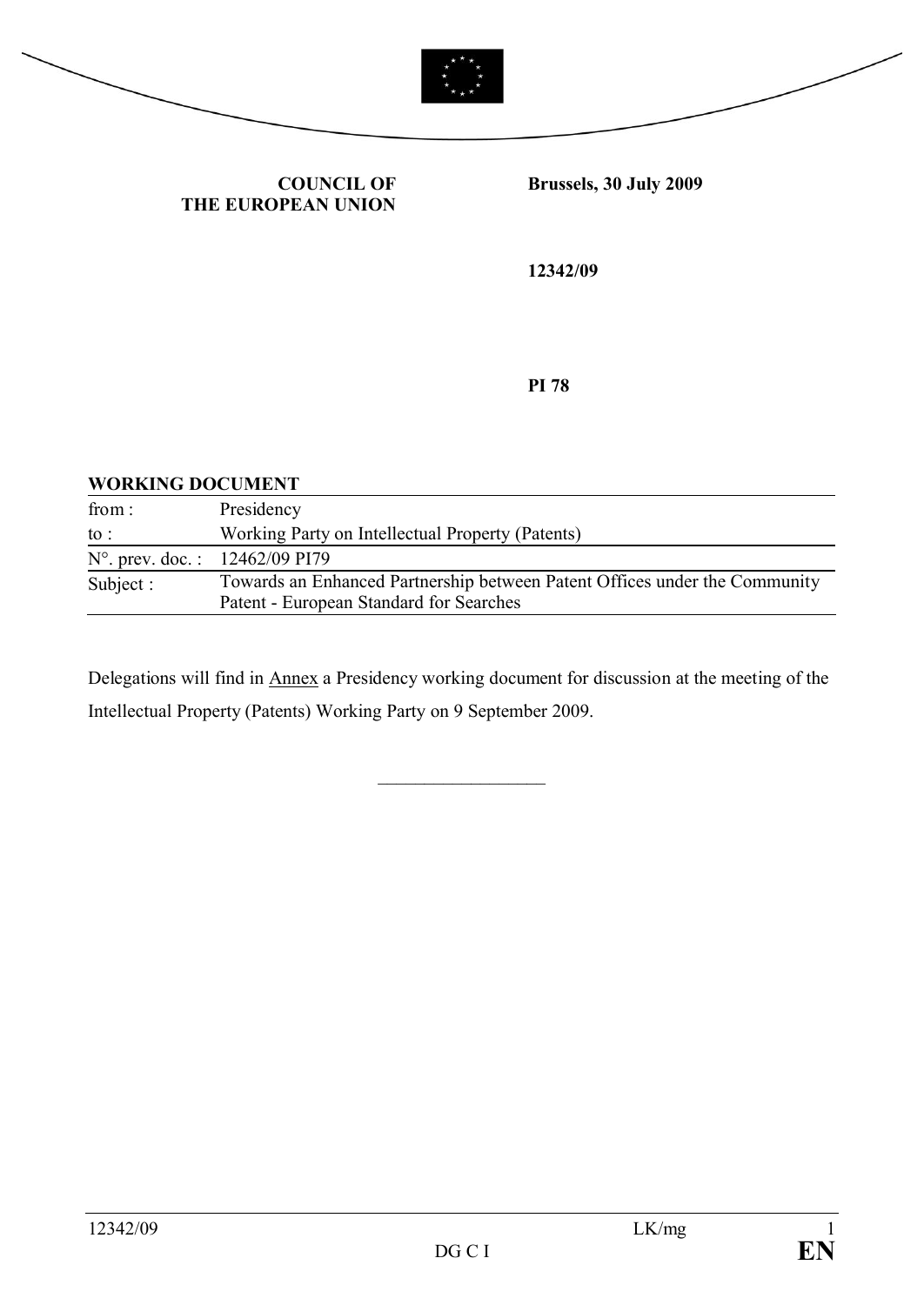# **Towards an Enhanced Partnership between Patent Offices under the Community Patent – European Standard for Searches**

#### **Introduction**

1. The working document, *Towards an Enhanced Partnership between Patent Offices in Europe under the Community patent,* 6044/09 PI 9, presented by the Czech Presidency in February 2009, received broad support from Member States at the meeting of the Council Working Party on 17 February 2009. There seems to be an emerging consensus that a common ground should be explored, in order to enable National Patent Offices (NPO) who wish to do so to enter into enhanced partnerships with the EPO, in particular in the context of the future Community patent. Against this background the Presidency proposes the development of a *European Standard for Searches (ESS).* ESS should be based on and implemented as a further development of the European Patent Network (EPN)<sup>1</sup>, in particular the Utilisation Project<sup>2</sup> and the European Quality System. **3** This paper intends to stimulate further deliberations between Member States in this area. It builds on the previous working document of the Czech Presidency which outlined criteria for enhanced partnerships (paragraph 8, doc. 6044/09).

### **Objectives and principles**

2. Enhanced partnerships must add value to the work of the EPO as the main granting authority for patents in Europe. At the same time, NPOs wishing to participate in enhanced partnership with the EPO should be encouraged to do so. This partnership should both make use of NPOs existing expertise and strengthen their capacity to enhance the overall quality of the patent system in the future. In particular in the context of the future Community patent procedures should avoid duplication of work and should make most efficient use of resources. In order to facilitate the utilisation of work carried out by NPOs it is vital to introduce the highest common search standards in order to retrieve all relevant prior art documentation and to ensure predictability in the assessment of patentability and timeliness in the issuing of reports.

**<sup>1</sup>** EPO documents CA/120/06 and CA/PL 8/09.

**<sup>2</sup>** EPO document CA/147/08 Rev. 1.

**<sup>3</sup>** EPO document CA/122/06.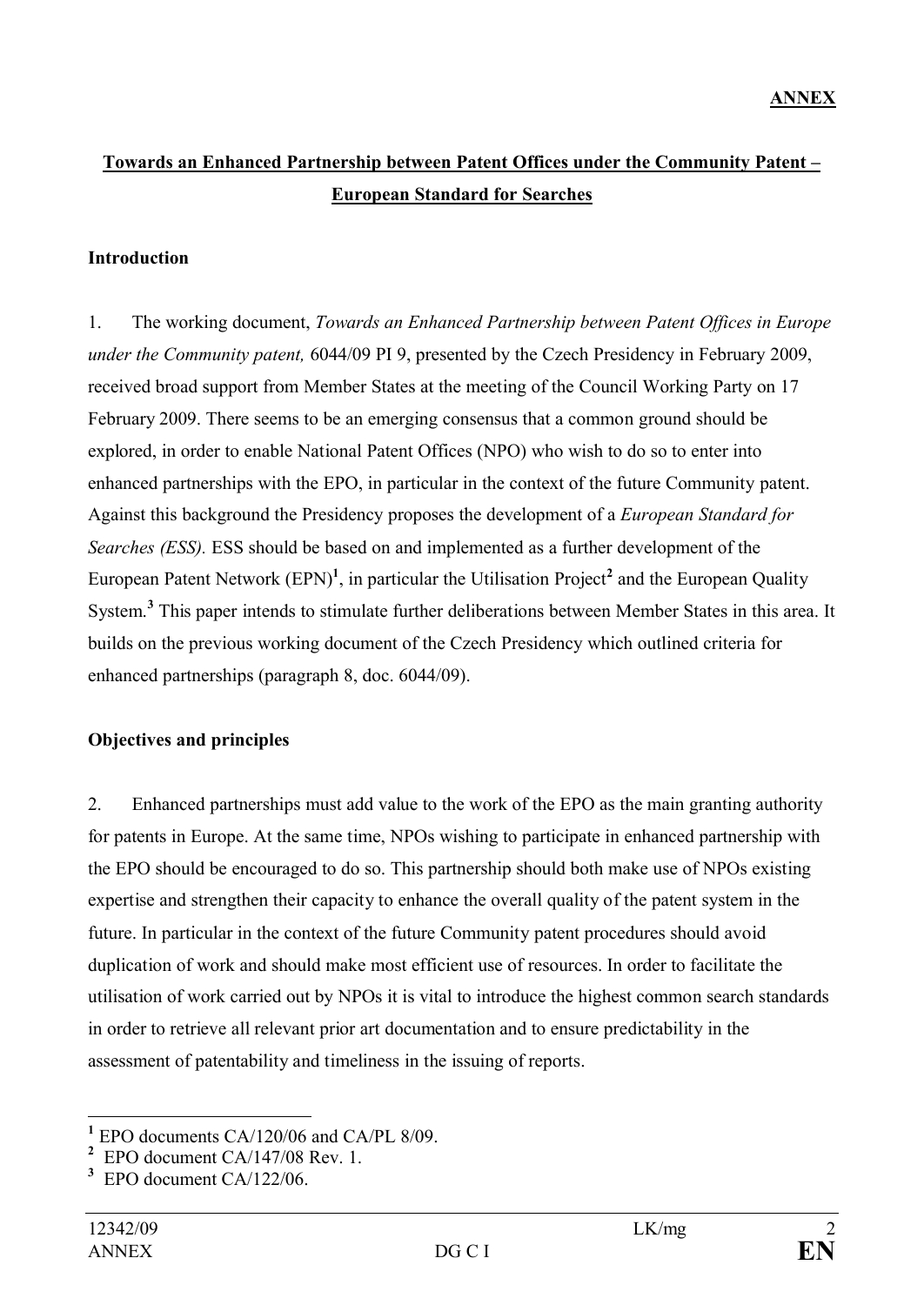3. Meeting all criteria in a European Standard for Searches – ESS should enable an NPO to qualify for an Enhanced partnership with the EPO. As a long term objective, the implementation of ESS should make it possible for the EPO to make use of searches with regard to applications first filed at an NPO. This standard could ease the workload and diminish the backlog of the EPO, hereby facilitating the timely delivery of patents and should fully respect the central role of the EPO in granting and administering of European patents, including the Community patent. It should help to maintain the quality of the patent system at the current high levels guaranteed by the EPO and contribute to further efficiency gains in the future.

4. In order to qualify for performing tasks under the ESS a basic requirement is that NPOs fulfil a high level of quality. A prerequisite for an efficient patent system without duplication of work is therefore the establishment of a well functioning quality system, which has to be in line with the standards established in the European Patent System. This quality system shall preferably be the European Quality Management System (EQMS) **<sup>4</sup>** which is based upon the quality system decided by the PCT Assembly (PCT Guidelines, Chapter 21) and the Product Quality Standard (PQS)<sup>5</sup>. The PQS aims to contribute to the harmonising of what constitutes a quality product and how the quality of products can be measured against these standards. The definition of the objective assists the assessment of the extent to which patent products meet the PQS, whereby the EQMS provides a suitable infrastructure for the achievement of quality as defined by the PQS.

## **A European Standard for Searches – ESS**

5. In order to establish a cost effective and efficient patent process in particular in the context of the future Community patent it is essential that the resources are used in an effective way and that the quality of the search and examination meet the expectations of the applicants. To achieve this long term objective, the first step could be the establishment of a set of common standards related to searches in the framework of the ESS.

6. The establishment of ESS would aim to create a basis for allowing in the future best use of the resources and previous work of the NPOs at the EPO. The ESS would include a system of collaboration between NPOs and the EPO regarding common standards and transfer of information

**<sup>4</sup>** EPO document CA/57/07.

**<sup>5</sup>** EPO document CA/135/08.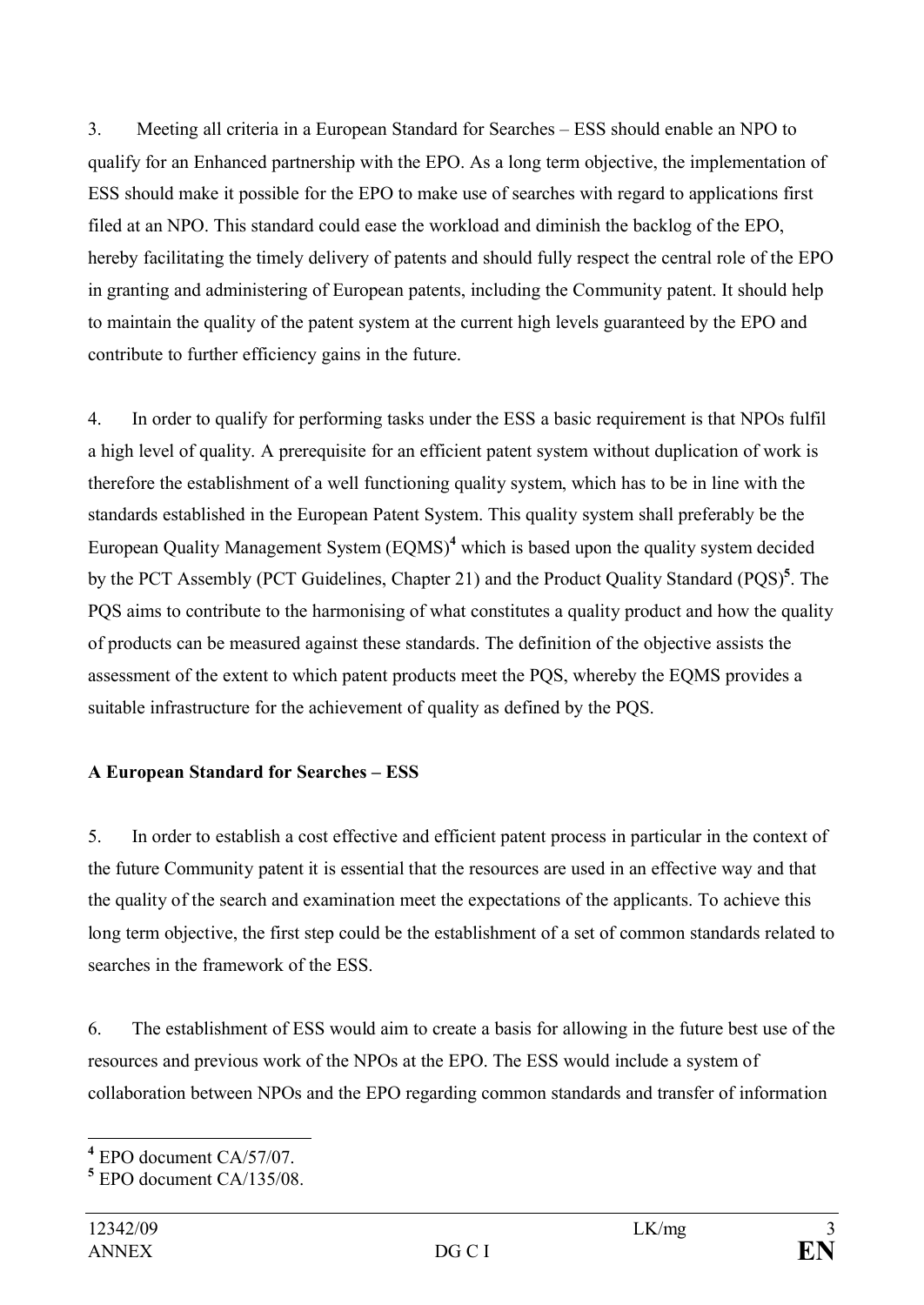on how the search has been effected as well as feedback from the EPO to the NPOs. As already mentioned, it should be based on and implemented as a further development of the European Patent Network (EPN), in particular the Utilisation Project and the European Quality System.

## 7. The cornerstones for the introduction of the ESS would be:

- a) Search;
- b) Training;
- c) Patent practice;
- d) Tools;
- e) Size of the Patent Office (critical mass of examiners);
- f) Feedback system.

## a) Search

To secure the quality and the usability of a search performed by an NPO in the EPO procedure, the ESS has to be defined by certain parameters having impact on the search result, for example: minimum documentation searched, searched classes according to defined classification systems, common search strategies, etc.

The entire search also has to be documented in a standardised way. Each search has to be accompanied by a "log sheet" in which appropriate information concerning: consulted databases, search parameters (strategy, keywords etc), classification, relevant documents etc is given.

As a long term objective, this documentation system is meant to serve as basic information for the examiner in the EPO. The EPO examiner would use the information to determine the need for further search and decide on the scope of such search.

The aim would not be automatic recognition of the search performed by the NPO in the sense that regardless of the quality and result, the search should be accepted by the EPO. Whether a further search report is drawn up or to what extent a search performed by the NPO could be used should always be decided by the examiner at the EPO.

# b) Training

The training of examiners is an absolutely essential element of a high quality patent system. It is indeed necessary that this training is harmonized and that all examiners who are entitled to perform an ESS have been given a comprehensive training programme. This training should be subject to a certification process.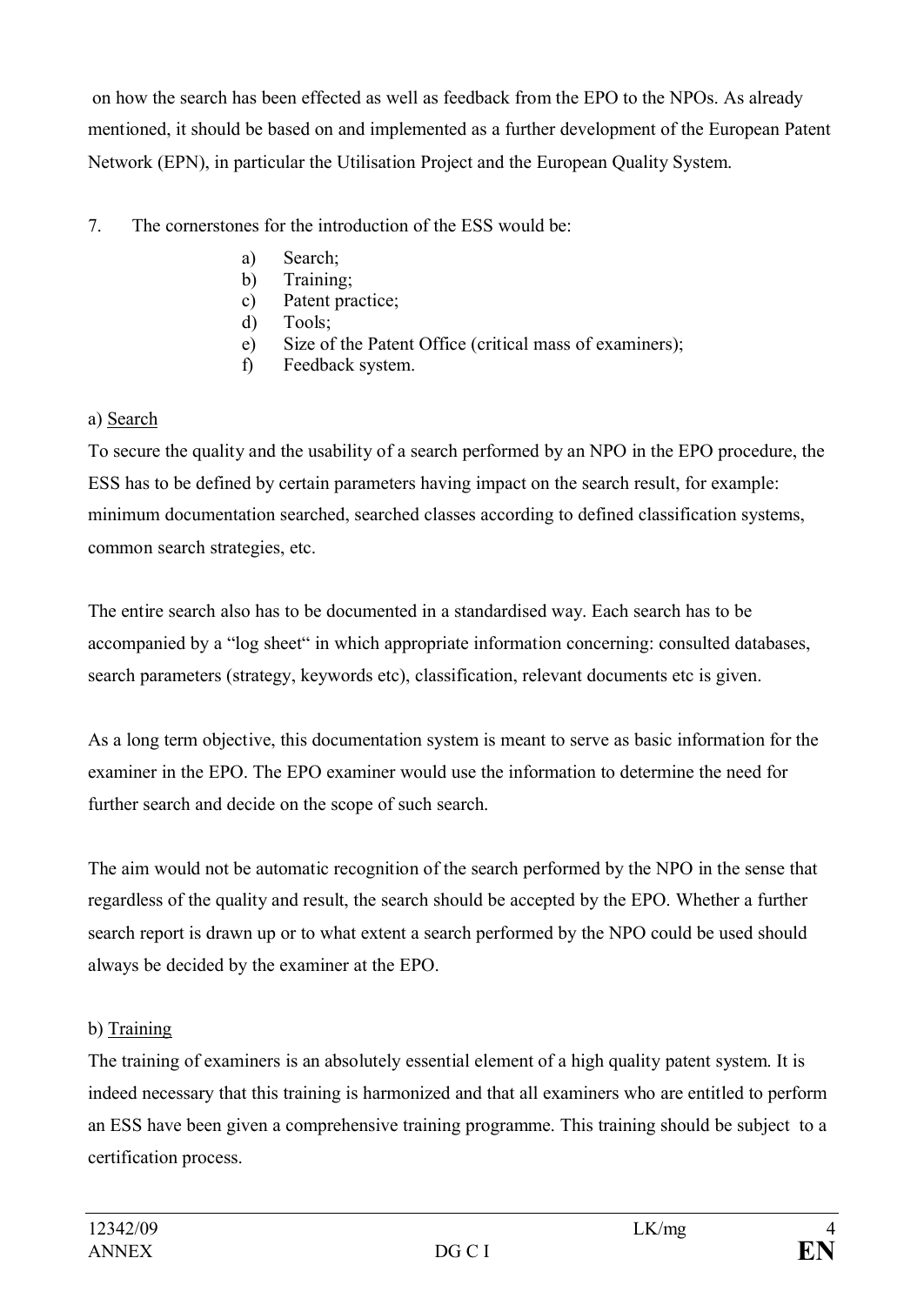It would seem suitable that the EPO could undertake the responsibility for the arrangement and the administration of a standardised training programme in which trainers from NPOs would be trained. For the further training of examiners in the NPOs the "train the trainer" concept would be applied. The Commission could be invited to explore the possibility for Community funding for training. NPOs with limited resources should be given preferred access to such funding.

### c) Patent practice

A standardised model for search and preliminary opinion regarding patentability needs to be developed and implemented. The standardised model has to cover the most essential definitions in patent practice, as:

- Novelty
- Inventive step (problem/solution approach)
- Industrial applicability
- Unity of invention
- Complex applications
- Non-searchable inventions (PCT Art. 17(2); EPC Art. 52)

## d) Tools

Another very important element in relation to harmonized search results is to secure that all examiners irrespective of in which office they are performing the search, have access to the set of search tools defined in the standard. The standard shall therefore comprise a list of search tools and search-related tools such as databases, preparations, and others. The standard could also possibly include definitions of search strategies, databases to be searched and other search-related aspects, which have to be followed when performing the ESS.

## e) Size of the Patent Office (critical mass of examiners)

In order to qualify for performing tasks under the ESS a prerequisite should be that NPOs fulfil a high level of quality in the searches. It has been discussed at several occasions what the appropriate number of examiners is for a patent office to be able to obtain such a level of quality. There is however no easy answer to this question.

The problem is that there is no linear correlation between the number of examiners and the quality of the search in the sense that it would always be better to have a technical field split on many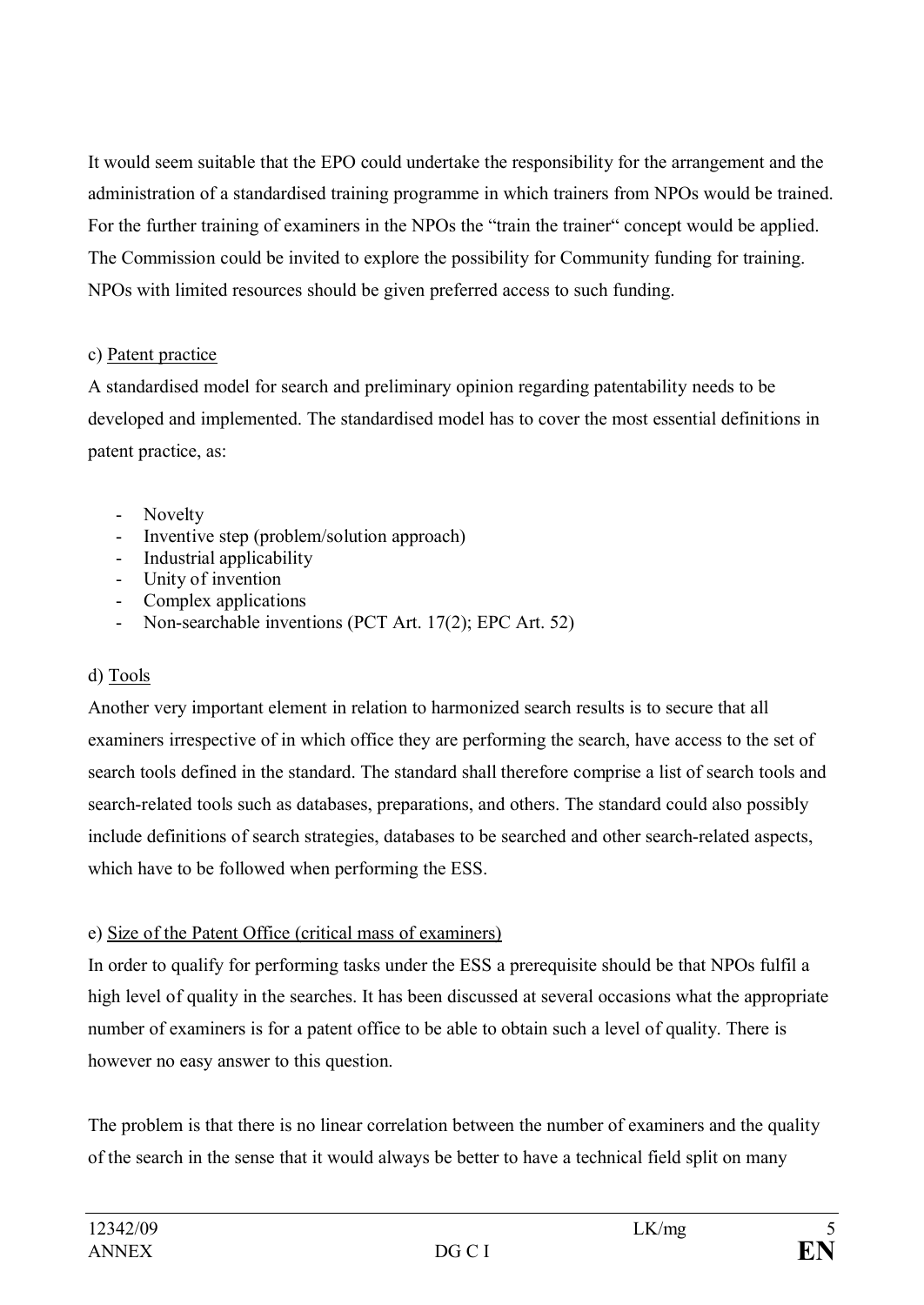examiners to obtain a high quality. If the examiner has too narrow a technical field in which to work, he will become an expert in the details but will loose the more general overview which is of major importance when considering which technical fields to search and when addressing the question of inventive step. If when dividing the technical field among examiners the fields are to narrow, it is probably more appropriate to have examiners working in parallel in the same technical field, also giving the opportunity to have discussions and exchange experiences.

On the other hand too broad a technical field will lead to a lack of knowledge of the details in the specific technical field, which of course is also a critical point with respect to the understanding of the functionality of the invention.

The PCT regulations state that a PCT authority should have at least 100 full time examiners. This number could be the starting point for a discussion of the size of an office, fulfilling the requirements set out in a European standard.

If an NPO does not meet the number of examiners for fulfilling the standard for the critical mass of examiners, cooperation between NPOs in a specific region should be encouraged. The offices concerned would share technical competences, to obtain compliance with the ESS. It could also be discussed to limit an NPO which has sufficient competence in a specific technical field to meet the requirements in this specific area.

## f) Feedback system

An essential instrument for fine-tuning the patent process is to implement a feedback system in order to obtain improved quality and efficiency. The result achieved downstream in the process has to be transferred to the origin in a systematic way resulting in a continuous work with improvements of the process. An appropriate model for this could be based on Deming's PDCAmodel (Plan-Do-Check-Act).

## g) Assessment system

Common standards for the assessment of the fulfilment of the criteria established under ESS should be set up to provide objective, transparent and reliable information on the quality of work and performance of the NPOs participating in the ESS. Any further development of the ESS towards its long term objective should be subject to such assessments. The evaluation could be carried out by the EPO, with an active participation of the NPOs and the users.